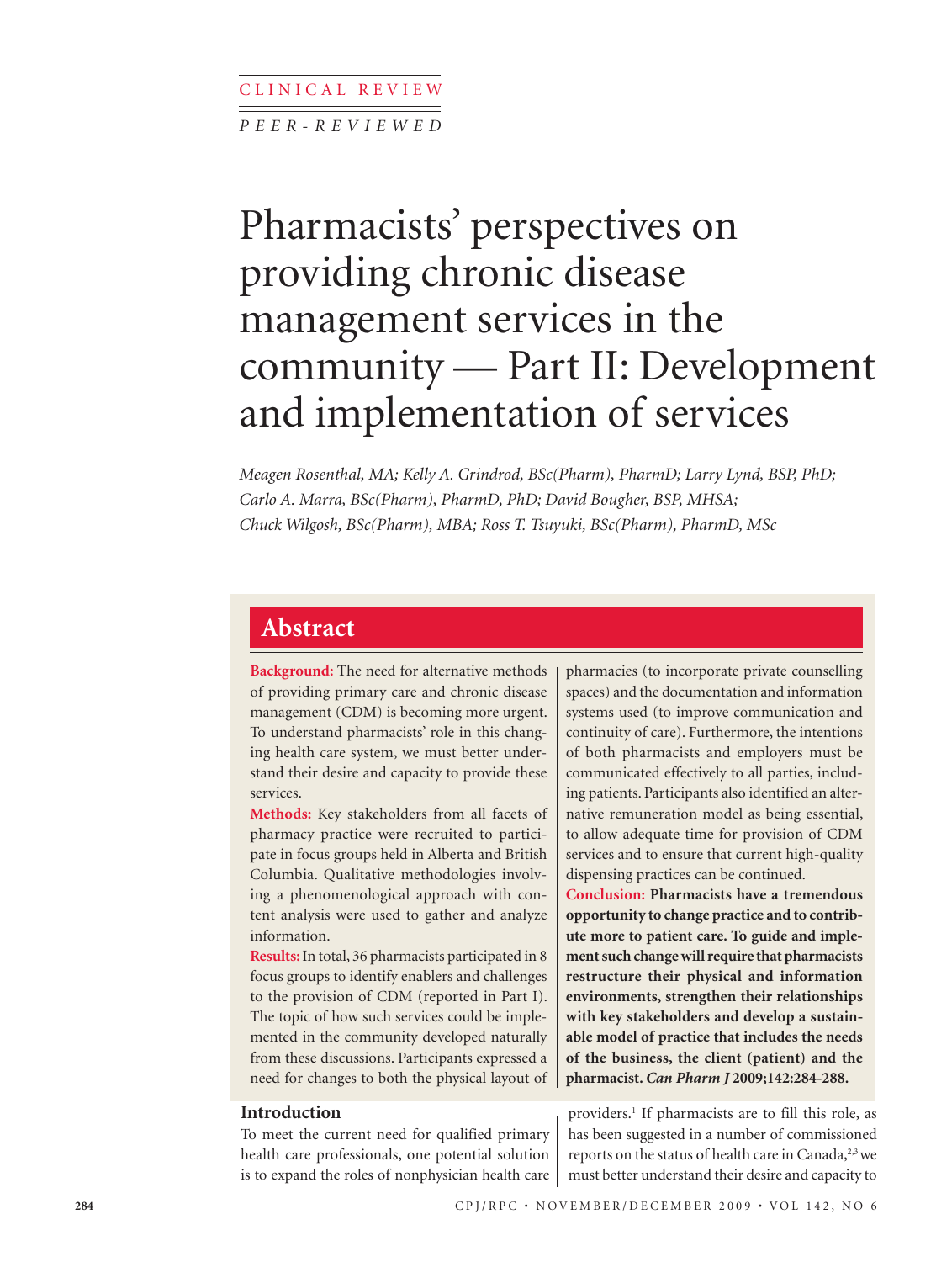provide chronic disease management (CDM) services in the community setting. We conducted focus group interviews with pharmacy stakeholders to gain some insights into this area. To our knowledge, this work represents some of the first Canadian data reflecting pharmacists' thoughts on providing CDM services to patients and on obtaining remuneration for such services in the community setting.

In a previous article, we outlined the factors that pharmacists from Alberta and British Columbia perceived as potential enablers and challenges to providing CDM in the community setting,<sup>4</sup> grouped according to 4 main themes: the current practice environment, education, remuneration and implementation. Here, we report participants' suggestions for the successful introduction of CDM services through education, a model for remuneration and a plan for implementation.

#### **Methods**

The methods for this study have been described in detail elsewhere and are summarized here.<sup>4</sup> We recruited key stakeholders from all facets of pharmacy practice: staff pharmacists, pharmacy managers and owners from the community setting; pharmacists from the hospital and primary care settings; and regional managers from large-chain retailers. Participants were recruited in both Alberta and British Columbia. For this project, privacy considerations meant that we were limited to convenience sampling. In each province, an invitation to participate in the project was placed in the newsletter of the provincial pharmacy association. In addition, we recruited pharmacists affiliated with local pharmacy practice research organizations. Each participant received a \$50 honorarium.

Given the potential for diversity of thoughts and opinions among the stakeholder groups recruited, each focus group was composed of individuals with similar background and experience.<sup>5</sup> All focus group sessions were conducted by an experienced interviewer and were recorded and transcribed in full. We continued running focus groups until novel information was no longer being obtained and saturation had been achieved. All analyses, as described previously,<sup>4</sup> were performed by 2 of the researchers (MR and KAG) using a phenomenological approach to qualitative content analysis.

### **Results**

A total of 36 stakeholders were recruited for this study. The composition of the focus groups has been detailed elsewhere.<sup>4</sup> With regard to the development and implementation of CDM programs in community practice, participants identified a need

for additional education, a remuneration model and a plan for implementation.

#### *Education*

Many of the participants seemed hesitant about their level of knowledge and their ability to provide CDM services to patients. For example, one staff pharmacist said, "We would probably need extensive education, or extensive catching up with the recent studies, the recent guidelines and then a way to keep [up] with any new things so … we're always on the cutting edge." Some staff pharmacists and managers also felt that training in topics such as literature evaluation and patient education would be required to ensure the success of practice change.

With regard to disease-specific training, the existence of a standardized program for CDM was of key importance to many participants:

"If we're going forward as a profession, there needs to be some regularized training set up, so that people can be going forward with the same skill sets. Then you need to do the hands-on stuff, too, where you do a locum or residency in the hospital or some specialized setting where you can learn and actually deal with [the disease-state] before going out." (Manager)

Participants were interested not only in gaining knowledge about various disease states, but also in having the opportunity to apply this knowledge in a monitored environment. They speculated that a mentoring period would increase pharmacists' confidence before they began providing patient interventions independently in the community. They also felt that standardized training would address some pharmacists' concern about accountability for patient outcomes:

"You know, you can't charge \$150 and the outcome is so minimal, it's not going to make a difference to anything. But if you're [going to] be saving re-admissions to the hospital, I think that's huge and then I think you should be compensated accordingly." (staff pharmacist)

# **Key points**

• Few studies have evaluated pharmacists' opinions on the implementation of a chronic disease management (CDM) model. For many such models, numerous challenges, including insufficient remuneration and time constraints, have led to poor uptake. • Pharmacists are apprehensive about practice change because of perceived barriers to the implementation of new models of practice. Many are concerned that such models will not take into account their professional and business needs. All pharmacy stakeholders should be involved in the development and implementation of a remuneration model. • Any model that is developed for CDM will have to take into account the preferences and needs of all pharmacy stakeholders. Policymakers should consider these preferences in the context of prior systems that have failed in the past.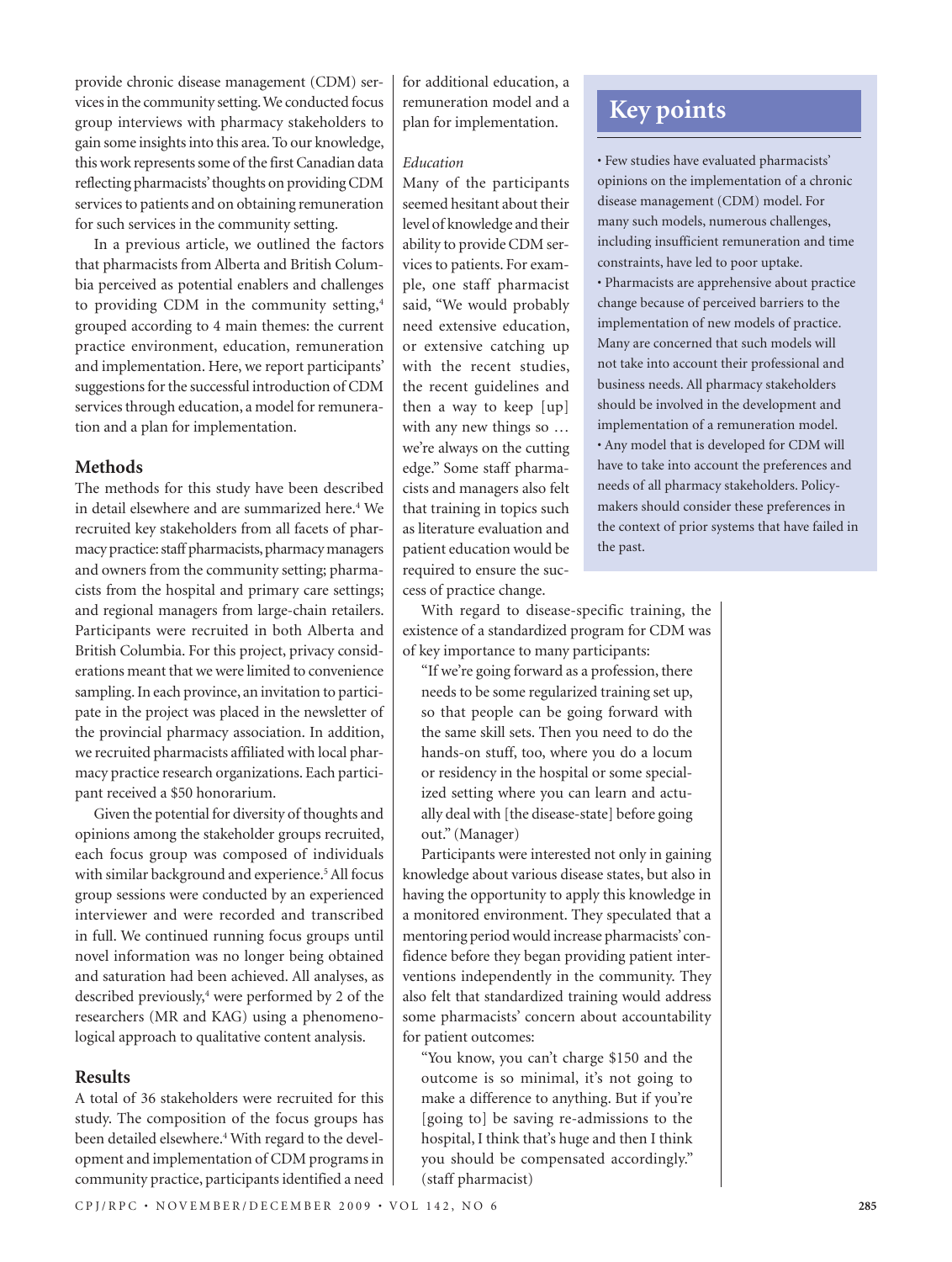However, many participants did not support the idea of receiving a bonus payment for patients who achieved specific clinical targets.

#### *Remuneration model*

Participants identified the need for an appropriate remuneration model as one of the greatest challenges in effecting practice change. They noted that the new model should be distinct from the current dispensing model, to legitimize new practice initiatives. Having an appropriate remuneration model would ensure that pharmacists' contribution to patient care was recognized by patients, physicians and employers, because, as one staff pharmacist put it, "on a corporate level, it does come down to dollars and cents." No clear conclusion could be drawn from the focus group discussions regarding the type of remuneration model that participants felt was best suited to community practice. However, when asked, most staff pharmacists preferred a fee-for-service model, to ensure that they would be paid for all aspects of patient care. Some managers and owners pointed to a capitation model as having the potential to ensure efficient and effective patient care.

Regional managers, store managers and owners were the only stakeholder groups to spontaneously specify dollar values in their recommendations for remuneration. For these groups, it was important that the new remuneration model employ a direct billing process and set adequate fees:

"If you're not paying them at least \$150 dollars an hour, it's not going to be worth [pharmacists'] time; they're [going to] start cutting corners." (owner)

 The amounts typically mentioned by management participants exceeded those suggested by staff pharmacists, who, when asked to state a specific value for CDM services, felt that they should be paid enough to cover their current salaries (about \$40 to \$50/hour).

#### *Implementation plan*

When discussing the implementation of a new CDM model for community pharmacy, participants identified the need for a clear plan that takes into account the organizational structure of a typical pharmacy and the need for advocacy and support.

In terms of the changes that would be needed in the typical community pharmacy, participants focused on the layout of the store, the computer systems in use and access to documentation software. As part of a successful CDM model, participants identified the need for private consultation spaces to ensure patient-centred care. As one regional man-

ager explained, "pharmacies are really set up for the traditional drug dispensing model. They're not really well set up for those sit-down conversations with patients, over longer periods of time." Participants described this ideal private space as being physically distant from the dispensary, to allow pharmacists to establish their new role as distinct from traditional dispensing functions. This physical separation from the dispensary was also important to participants because a lack of patient awareness has been cited as a barrier to practice advancement.<sup>4</sup> Some participants even went so far as to suggest setting up private practices, similar to those of physicians, so that they could gain "independence from corporate structures" (staff pharmacist). Given that the implementation of a CDM service model would involve recreating pharmacists' public image, a physical distance between various pharmacy services would help to ensure that patients viewed pharmacists as health care professionals capable of providing a variety of valued health care services.

Focus group participants were also concerned about poor access to patient information and documentation systems. The pharmacists felt that having access to patients' records would allow them to appreciate the entire picture of a patient's health, because they would be able to see the "tests [patients have had] done or see what the latest cholesterol panel looks like" (staff pharmacist). This access would in turn enable them to make better-informed decisions regarding patient care. Having access to documentation systems was also of key importance, because "we have to make sure whatever we say is documented, otherwise [it's as if] we never saw the patient, or didn't do anything" (staff pharmacist). Comments like this one stemmed from pharmacists' contention that although in some instances they were already providing additional services to patients, the lack of documentation meant that their contributions were not recognized.

Obtaining support for the advancement of pharmacy practice was another concern for participants:

"I think the most important thing in the beginning is having a pharmacist who's [going to] do [CDM], a patient who's interested, and a doctor [to support the program]." (staff pharmacist)

Regional managers in particular were concerned with the perceived lack of support from patients: "I don't think the public can even fathom that there is another service that the pharmacist can provide." The same regional manager went on to describe his struggle to grow his business: he found that patients and physicians needed constant reminders about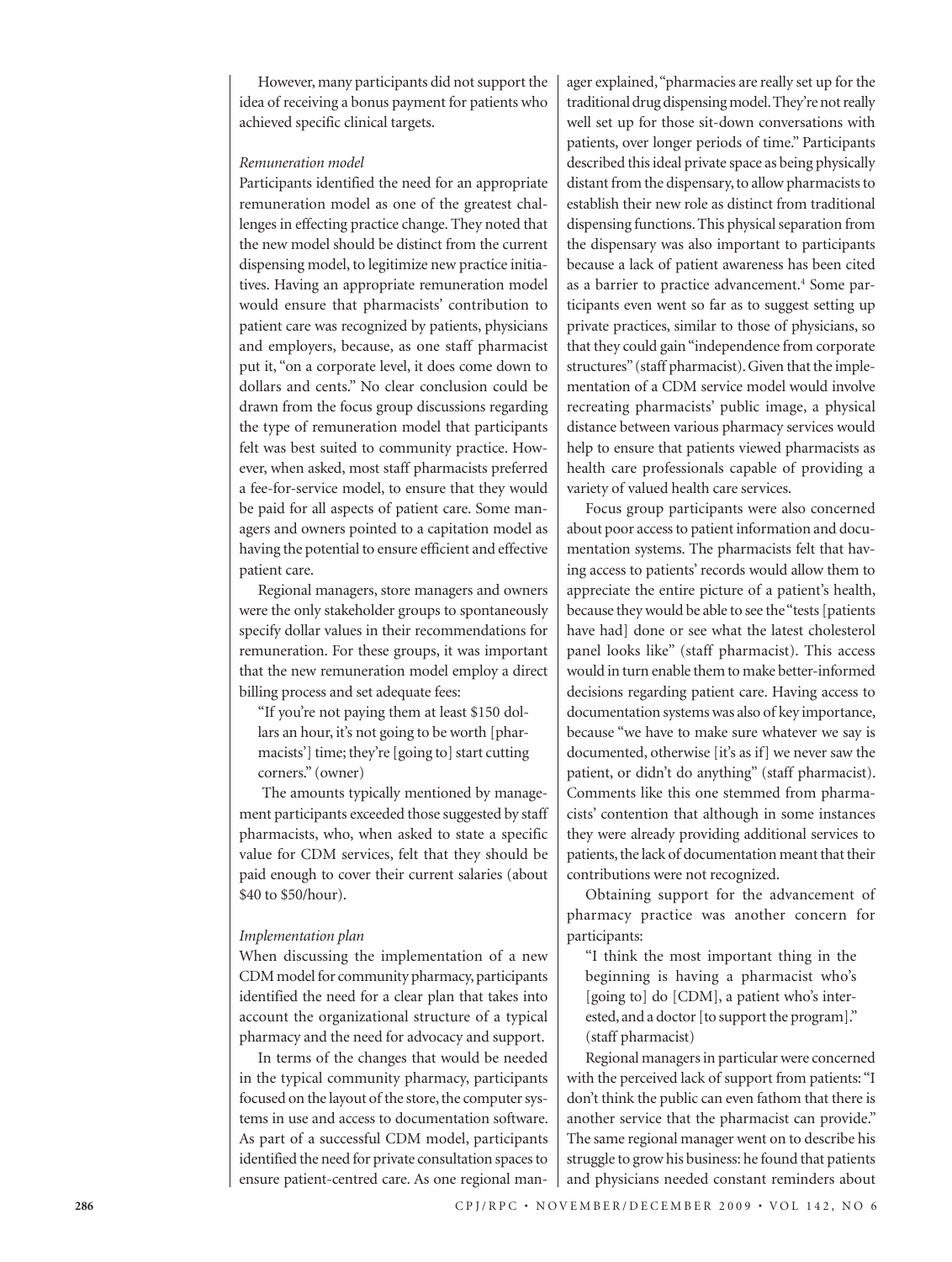the services his pharmacy could provide and the value they added to patient care.

While recognizing the importance of support from patients, staff pharmacist participants were also concerned with the impact that provision of CDM services would have on their coworkers. Unlike the regional managers, they emphasized the importance of staff "buy-in" to any CDM program. More specifically, their apprehensions related to who would perform their current duties if they were providing CDM to patients, recognizing that "someone else is going to have to pick that [extra work] up" (staff pharmacist). Thus, each of the various players in community pharmacy practice had slightly different views on where support would be needed if a CDM program were to be created.

All participants expressed interest in implementing CDM into their practices, but the focus groups also brought to light some gaps in communication between staff pharmacists and management. One staff pharmacist stated that while management often verbally supported the idea of implementing CDM in stores, staff pharmacists, from their point of view, were then expected to integrate these new tasks into their already busy workflows without additional support.

This perceived concern over employers' unrealistic expectations served to complicate the issue of seeking support from stakeholders. Although support from patients and physicians was of great importance to participants, many viewed such support as unobtainable without a more unified vision of the pharmacist's role in patient care.

### **Discussion**

Over the course of the focus group discussions of CDM services in the community, participating pharmacists described the current practice environment and discussed their thoughts and opinions on how best to develop and implement a new model of care incorporating such services. Participants identified numerous issues of concern, including the need for private counselling spaces, given the current physical layout of community pharmacies; the lack of documentation and information systems; and the need for support from patients, physicians, pharmacists themselves and their coworkers. Participants also sought a sustainable remuneration model to fund pharmacists and their businesses and improved educational opportunities in this practice area.

The advancement of pharmacy practice, the creation of a sustainable CDM program, and integration of a new remuneration model are complex topics that dictate a multifaceted approach to implementation. This complexity was exemplified within the advocacy and support theme, with staff pharmacists focusing their attention on gaining the support of coworkers, while regional managers directed their attention toward securing interest from patients. This and other examples from the discussions do not necessarily indicate a lack of recognition of other stakeholders' concerns; rather, they indicate only that the primary focus of each group was different. Keeping this diversity in mind, we summarized participants' overriding recommendations as follows:

1. Develop a comprehensive practice and business model for the provision of CDM services by pharmacists.

2. Ensure that remuneration is sufficient to encourage uptake and adequate to cover all expenses, includ-

ing staffing and the creation of "protected" time for pharmacists to dedicate to CDM.

3. Establish and communicate managerial support to pharmacists by addressing issues such as lack of physical space in the pharmacy.

4. Give pharmacists access to information systems, including patients' medical records and CDMspecific documentation systems.

5. Develop and disseminate pharmacy-specific clinical guidelines for CDM.

6. Increase training for pharmacists in the retrieval and evaluation of clinical information.

7. Market pharmacists' CDM services to key stakeholders, including patients, physicians, employers and other pharmacists.

8. Create a culture of responsible patient-centred care.

Many pharmacists are already tackling the logistics of how to provide effective patient-centred care. For instance, Willink and Isetts<sup>5</sup> studied 4 successful and innovative community practices in the United States to determine the characteristics differentiating these practices from their more traditional counterparts. They found that the 4 successful sites had a philosophy of practice that helped in determining the services that would be provided and a

## *Points clés*

*• Il existe très peu d'études portant sur le point de vue des pharmaciens concernant la mise en œuvre d'un modèle de prise en charge des maladies chroniques. Plusieurs de ces modèles ne sont pas bien reçus par les pharmaciens parce qu'ils présentent de multiples problèmes, notamment une rémunération insuffisante et des contraintes de temps.*

*• Les pharmaciens craignent un changement dans l'exercice de la profession à cause des obstacles qu'ils anticipent au moment de la mise en œuvre des nouveaux modèles de pratique. Un grand nombre d'entre eux craignent que ces modèles ne tiennent pas compte de leurs besoins professionnels et d'affaires. Tous les intervenants en pharmacie doivent participer à l'élaboration et à la mise en œuvre du modèle de rémunération.*

*• Tout modèle de prise en charge des maladies chroniques doit tenir compte des préférences et des besoins de tous les intervenants en pharmacie. Les décideurs doivent considérer ces préférences dans le contexte des modèles antérieurs qui n'ont pas fonctionné.*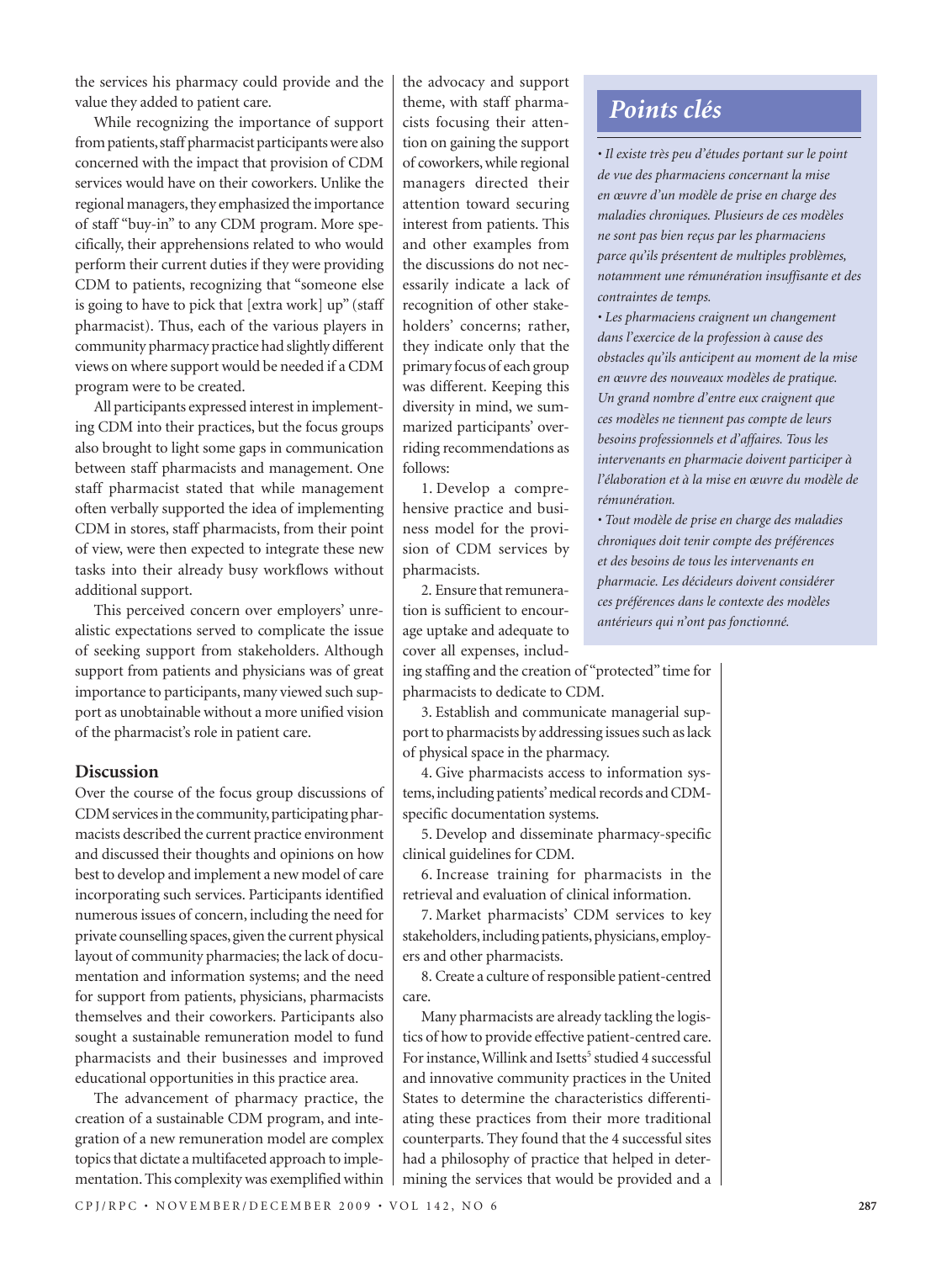sense of responsibility for patient therapy and care decisions. The sites also had processes in place that allowed pharmacists to develop relationships with their patients and management systems that took into account the physical environment, documentation, recruitment and remuneration. Furthermore, pharmacists had the opportunity to apply and continually update their clinical knowledge.

In a similar vein, other researchers have tested community-based CDM programs.<sup>6</sup> Arguably, the most successful program has been the Asheville Project in the United States, through which, over the past decade, pharmacists have improved the delivery of diabetes and asthma care to city employees.<sup>7-9</sup> Part of what has made this program unique is its reliance on established and ongoing remuneration for these innovative CDM services, the application of a complete and intensive disease-specific education program and the notable buy-in from patients, employers and pharmacists.<sup>7</sup> In addition, each of the respective resources and supports were put into place simultaneously, which maximized the chances for success.

Consistent with these previously reported findings from established practices, the participants in our focus groups identified a sense of responsibility for patient care and a need for disease-specific education programs and sustainable remuneration systems. Even so, pharmacists in Alberta and British Columbia have yet to translate this desire into sustainable practice change. To be successful in this effort, pharmacists will require support through modifications to the systems within which they function, to the physical layout of the pharmacy and to the ways in which

they communicate with other health care professionals. In addition, a cornerstone of this model will be realistic remuneration for the services they provide, an aspect that is often inadequate.<sup>10,11</sup>

As we discussed previously,<sup>4</sup> one major limitation of this study was restriction of recruitment to a convenience sample of participants. As such, the focus groups may have been more representative of pharmacists interested in change than of the general population of pharmacists. That said, our findings are consistent with those of similar studies in the area of pharmacy practice change,<sup>12,13</sup> which suggests that our participants were representative of other pharmacists around the world who have been asked to discuss these topics. As well, if these pharmacists had an above-average interest in providing CDM services, as indicated by their willingness to participate in the focus groups, it is likely that their concerns as outlined here are understated, but not qualitatively different from those of the general pharmacist population.

### **Conclusions**

Pharmacists need a new model of care and have a tremendous opportunity to fashion the future of their profession and to improve patient care. Increasing demands on the health care system have created a gap in which pharmacists can demonstrate their potential. Given the need for change in the provision of primary care in Canada, any reluctance to seize this opportunity and effect change will probably result in the obsolescence of pharmacists and their profession. This prospect is significant as the profession seeks to adopt new models of care.

*From EPICORE Centre/COMPRIS, University of Alberta, Edmonton, Alberta. Contact ross.tsuyuki@ualberta.ca.*

*Acknowledgements: This work was generously supported by a grant from the Canadian Foundation for Pharmacy. We would also like to acknowledge the British Columbia Pharmacy Association, the Alberta Pharmacists' Association, and Dr. Judith Soon, Director of the Community Pharmacy Research Network in British Columbia, for assistance in recruiting participants for our focus groups.* 

| References                                                         | the community — Part I: Current practice environment. Can             |
|--------------------------------------------------------------------|-----------------------------------------------------------------------|
| 1. Montague T. Patients first: closing the health care gap in Can- | Pharm J 2009;142:234-9.                                               |
| ada. Mississauga (ON): John Wiley and Sons, Canada; 2004.          | <b>5.</b> Willink DP, Isetts BJ. Becoming 'indispensable': developing |
| 2. Commission on the Future of Health Care in Canada;              | innovative community pharmacy practices. J Am Pharm Assoc             |
| Romanow R (chair). Building on values: the future of health care   | 2005;45(3):376-89.                                                    |
| in Canada. Saskatoon (SK): The Commission; 2002.                   | <b>6.</b> Beney J, Bero LA, Bond C. Expanding the roles of outpa-     |
| 3. Pharmaceutical Task Force. The report of pharmaceutical policy  | tient pharmacists: effects on health services utilisation, costs,     |
| recommendations for the Ministry of Health. Vancouver (BC):        | and patient outcomes. Cochrane Database Syst Rev 2006;(3):            |
| Ministry of Health; 2008.                                          | CD000336.                                                             |
| 4. Grindrod KA, Rosenthal M, Lynd L, et al. Pharmacists' per-      | 7. Cranor CW, Bunting BA, Christensen DB. The Asheville               |
| spectives on providing chronic disease management services in      | Project: long-term clinical and economic outcomes of a com-           |
|                                                                    |                                                                       |